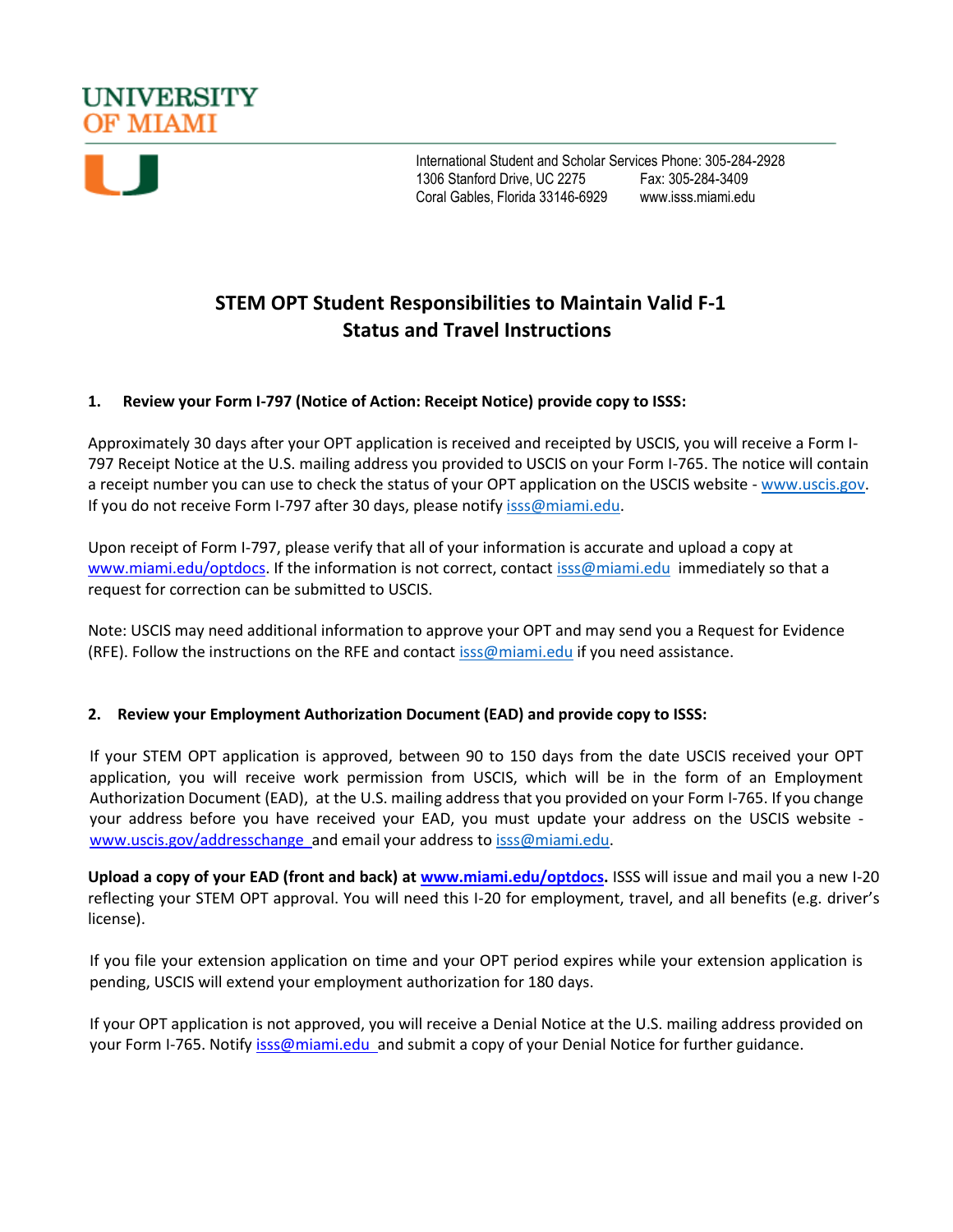# **3. Report your employment information and any changes of address:**

Your valid F-1 status in the U.S. is dependent on your employment for the duration of your STEM OPT. To maintain valid F-1 status during your OPT, you MUST report any change in employer information and submit a new [Form I-983](https://studyinthestates.dhs.gov/students-and-the-form-i-983) a[t www.miami.edu/optdocs](http://www.miami.edu/optdocs) within 10 days. This form can also be found a[t isss.miami.edu](file:///C:/Users/kristin.ponge/AppData/Local/Microsoft/Windows/INetCache/Content.Outlook/5LVAM8J4/isss.miami.edu) under *Common Procedures - Forms for Students.*

Whenever you change employer, you must also include the final self-evaluation on page 5 on [Form I-983](https://studyinthestates.dhs.gov/students-and-the-form-i-983) for the previous employer.

In addition, both students and STEM employers are obligated to report t[o isss@miami.edu](mailto:isss@miami.edu) material changes to or deviations, from the student's formal training plan.

The employer and the student must agree to report the termination or departure of a STEM degree holder to [isss@miami.edu](mailto:isss@miami.edu) with the subject line, "STEM OPT Employer Update".

ISSS will update the employer information in SEVIS.

Note: You may not accrue an aggregate of more than 60 days of unemployment during OPT STEM. This is in addition to the 90-day maximum period of unemployment that students are allowed during the initial period of post-completion practical training.

There is a provision in the STEM OPT rule that allows the Department of Homeland Security to perform site visits at employer locations to ensure that STEM OPT students receive structured and guided work-based learning experiences, and to confirm that information reported on the student's Form I-983 is accurate. Refer to [www.studyinthestates.dhs.gov/employer-site-visits](https://studyinthestates.dhs.gov/employer-site-visits) for detailed information and additional resources for students and employers. We recommend that you also share this information with your employer.

#### **4. Report STEM OPT Participation**

Every 6 months until completion of your STEM OPT, log into [www.miami.edu/optdocs](http://www.miami.edu/optdocs) and report that your local address and STEM OPT employer information are correctly listed in the SEVP Portal. Upload of Form I-983 with the completed self-evaluation will be required after 12 and 24 months (see below).

#### **5. Complete and submit self-evaluations**

Complete self-evaluations o[n Form I-983](https://studyinthestates.dhs.gov/students-and-the-form-i-983) (to be reviewed and signed by the employer) during the 24-month STEM OPT period:

- a. at the conclusion of the first 12 months of STEM OPT, and
- b. at the conclusion of the STEM OPT period. Evaluations must be uploaded a[t www.miami.edu/optdocs](http://www.miami.edu/optdocs) within 10 days after the conclusion of the evaluation period, and/or
- c. at the end or termination of STEM OPT employment.

Submit Form I-983 a[t www.miami.edu/optdocs.](http://www.miami.edu/optdocs)